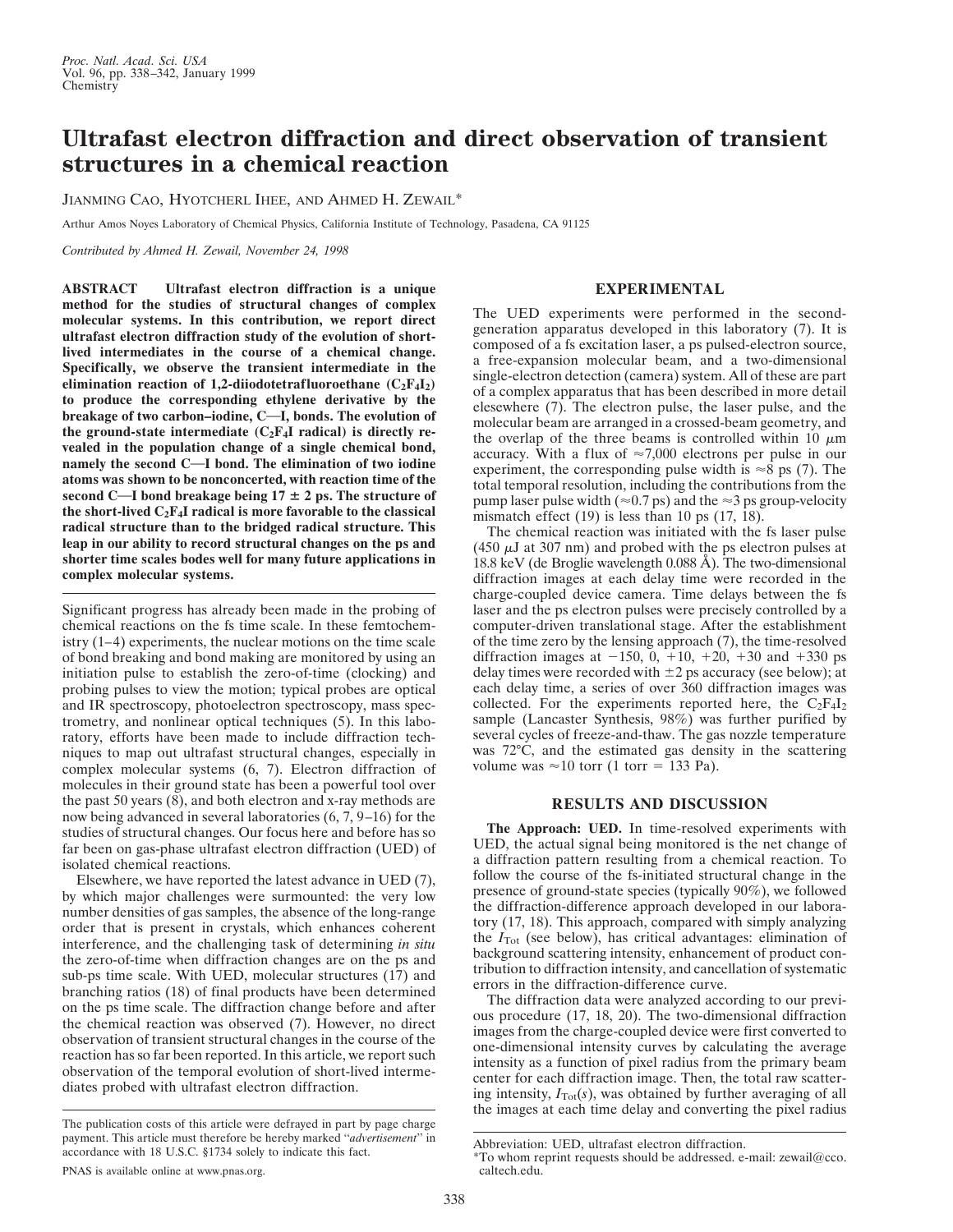

FIG. 1. (*Left*) The two-dimensional diffraction image of C2F4I2 molecule recorded with the ultrashort electron pulses. An intensity profile across the image is also displayed at the bottom. The inset shows the structures of the two isomers. (*Right*) The experimental  $sM(s)$  and  $f(r)$  curves at  $t =$ 2150 ps (red lines). The blue lines represent the theoretical calculations (see text). The different internuclear separations relevant to the chemical reaction under study are also shown in *f(r)*.



FIG. 2. The experimental diffraction-difference  $\Delta sM(t; -150 \text{ ps}; s)$  (*Left*) and  $\Delta f(t; -150 \text{ ps}; r)$  (*Right*) curves at different reaction times referenced to the parent C<sub>2</sub>F<sub>4</sub>I<sub>2</sub> data at  $-150$  ps (solid lines). The shaded lines are the theoretical difference curves. The reaction time *t* is indicated, and the relevant internuclear distances are also displayed.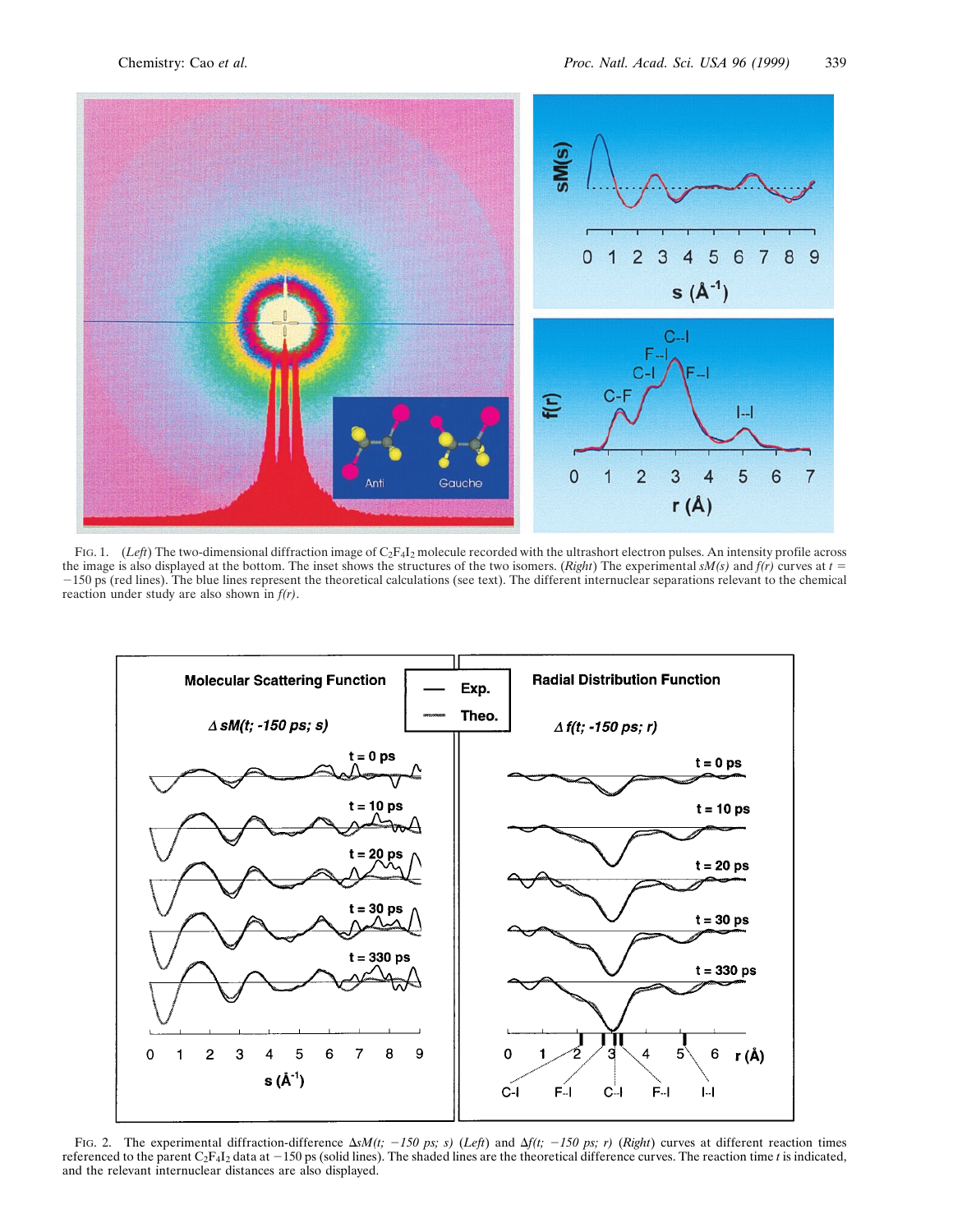

FIG. 3. (*Upper*) The temporal evolution of the reactant, the intermediate, and the final product. The changes of the individual internuclear separations and the associated molecular structures are also shown. (*Lower*) Diffraction difference curves, labeled by the time of the reaction (*t*) and the reference time (*t*ref).

to the momentum transfer parameter (*s*):  $s = (4\pi/\lambda)\sin(\theta/2)$ , where  $\lambda$  is the de Broglie wavelength of the electrons and  $\theta$  is the scattering angle.

In Fig. 1, we present a charge-coupled device image, together with a modified molecular scattering intensity, *sM*(*s*), and the corresponding radial distribution function, *f*(*r*), for the parent molecule  $C_2F_4I_2$  (data at  $-150$  ps). The *sM(s)* curve was calculated with the structural parameters (21) obtained by conventional gas-phase electron diffraction. The *sM*(*s*) is given by:

$$
sM(s) = s\,\frac{I_M(s)}{|f_a||f_b|},\tag{1}
$$

where  $f_a$  and  $f_b$  are the atomic scattering amplitudes (I and F atoms in our case), and  $I_M$  is the molecular scattering intensity. *I*M is composed of interference terms from all atom–atom pairs and contains the molecular structural information:  $I_M$  =  $I_{\text{Tot}}(s) - I_{\text{B}}(s)$ , where  $I_{\text{B}}(s)$  is the background intensity profile. In the calculation, the theoretical  $sM(s)$  was normalized to the experimental *sM*(*s*) with a scaling factor.

The corresponding radial distribution curve, which provides the relative density of internuclear distances in a molecule, was generated by Fourier transforming *sM*(*s*) using the standard equation  $(22, 23)$ :

$$
f(r) = \int_{0}^{s_{\text{max}}} sM(s)\sin(sr) \exp(-ks^2) ds,
$$
 [2]

where the constant k (k = 0.02 Å<sup>2</sup>) is the known damping coefficient included for a limited *s* range. For consistency, we compared our results at  $-150$  ps for the ground-state structure of the two isomers (anti and gauche) of  $C_2F_4I_2$  with that of static diffraction experiments (21). The fraction of anti and gauche isomers was obtained by a least-square fitting and found to be 75% and 25%, respectively. This result is in excellent agreement with the value of 76% and 24% obtained (at our gas temperature of 72°C) from the temperaturedependence curve of Hedberg and coworkers (21).

To monitor the transient structural change, we introduced the temporally resolved diffraction difference as  $\Delta I(t; t_{\text{ref}}; s)$ , where  $t_{\text{ref}}$  refers to the reference time:  $\Delta I(t; t_{\text{ref}}; s)$  is simply  $I_{\text{Tot}}(t; s)$  minus  $I_{\text{Tot}}(t_{\text{ref}}; s)$ . Typically, we scan diffraction from, say,  $-150$  ps to  $+330$  ps, with an accuracy of 2 ps. Thus we can easily obtain  $\Delta I(t; -150 \text{ ps}; s)$ , which displays the evolution as a function of time and in reference to the  $-150$ -ps diffraction (the ground state structure). It follows from the definition of  $I_{\text{Tot}}$  (=  $I_{\text{M}} + I_{\text{B}}$ ) that  $\Delta I$  will give  $I_{\text{M}}(t) - I_{\text{M}}(t_{\text{ref}})$ . In so doing, the background signal is eliminated, thus focusing on the molecular structure  $(I_M)$  under consideration. Furthermore, because  $I_M$  for a chemical reaction has contributions from both reactant and product structures,  $\Delta I$  gives, as demonstrated below, the product(s) contribution as it evolves with time; even if the fraction of product(s) is small, this approach avoids the dominance of the reactant diffraction in the signal.

For the sake of comparison with theory, molecular structural calculations were performed using the Jaguar 3.0 program (24). The LAV3P basis set  $(25)$  was used for the I atom and  $6-31G^*$ for the C and F atoms. For the parent molecule, both restricted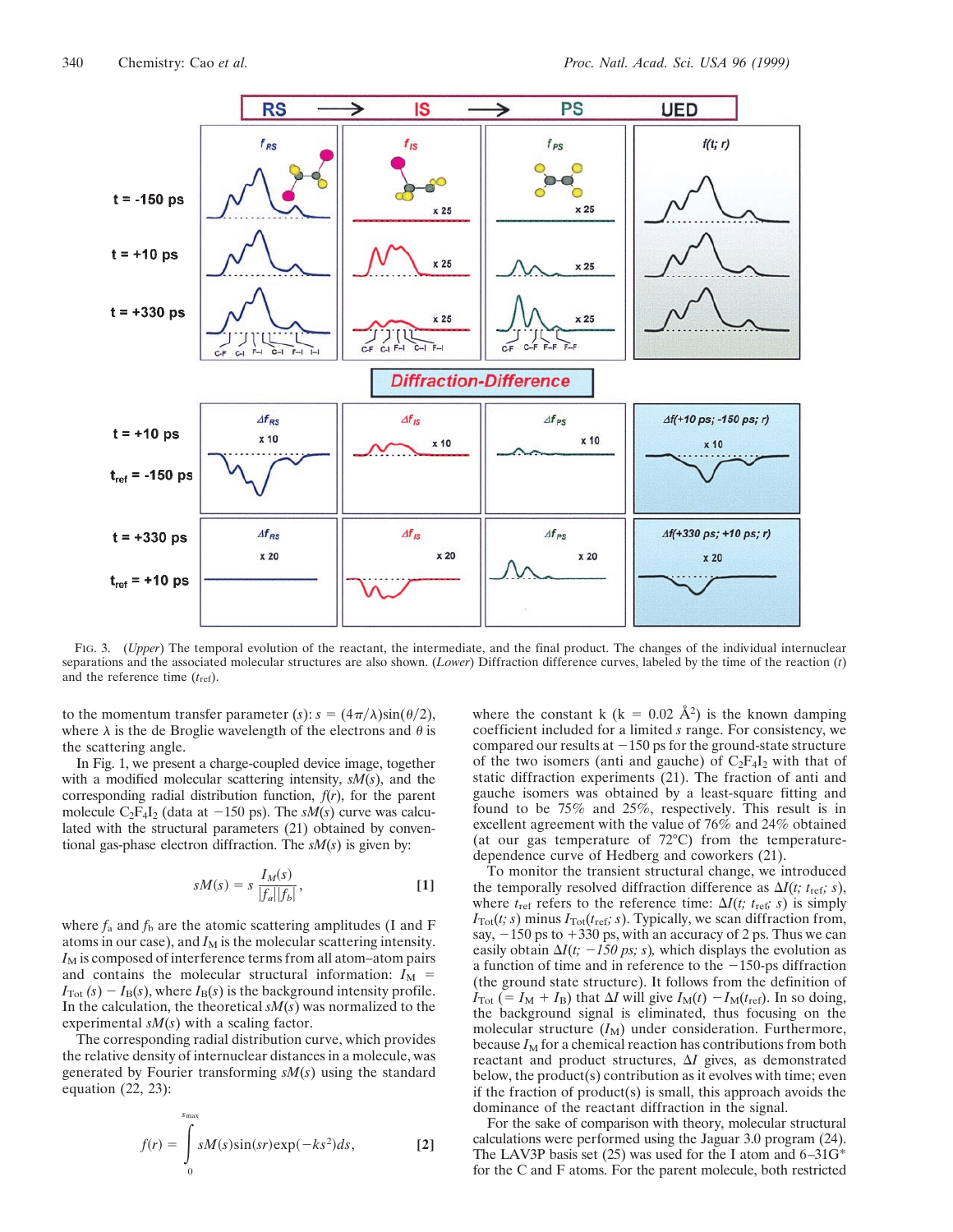Hartree-Fock and density functional theory (B3PW91) were used to obtain the optimized structures. With restricted Hartree-Fock, the optimized structures of  $C_2F_4I_2$  reproduce the experimental structures (21) very well (the deviation was at most  $0.01 \text{ Å}$  for bond length and 1° for angle); when density functional theory is used, the deviation was somewhat larger. For the anti and gauche radicals, the structures optimized at the restricted Hartree-Fock level of theory were used for diffraction data analysis. Compared with the parent molecule, the radicals have a longer  $C<sub>-I</sub>$  bond, but a shorter C-C bond. Single-point calculations with the localized second-order Møller–Plesset (MP2) method at the restricted Hartree-Fock optimized structures showed that the anti structure is  $\approx$  2 kcal/mol more stable than the gauche structure of the radical. The symmetrically bridged radical was found to be a transition state with  $\approx 62$  kcal/mol higher energy than the anti species.

**Diffraction of Transient Structures.** For the chemical reaction investigated here, we consider its two elementary steps with the different structures involved:

$$
RS \xrightarrow{\tau_1} IS \xrightarrow{\tau_2} PS,
$$
 [3]

where the reactant structure (RS), in this case  $C_2F_4I_2$ , forms the intermediate in  $\tau_1$ , whereas the intermediate structure (IS),  $C_2F_4I$ , transforms in time  $\tau_2$  to the final product structure (PS),  $C_2F_4$ . Following the approach outlined above, we can now obtain  $\Delta I(t; -150 \text{ ps}; s)$ . In Fig. 2, we show the experimental results for the corresponding  $\Delta sM(s)$  and  $\Delta f(r)$  as a function of time; all data were referenced to  $t_{ref} = -150$  ps. For each  $\Delta I$ , the corresponding  $\Delta sM(s)$  and  $\Delta f(r)$  curves were obtained through Eqs. **1** and **2**, respectively. The ground-state structure, which is the data for  $-150$  ps, is shown in Fig. 1. Note that the contribution in the radial distribution function from the F-I and C<sup> $\ldots$ </sup>I internuclear separations is evident near  $\approx$  3 Å. The I<sup>t-1</sup> internuclear separation is at  $\approx$  5 Å (anti), and that of C-F is at  $\approx$  1.3 Å. In Fig. 2, the increase of the peak intensity at  $\approx$  3 Å with time is clear, while the peak intensity at  $\approx$  5 Å remains constant after 10 ps.

To follow the time evolution of individual structures, we obtained  $\Delta I(t; +10 \text{ ps}; s)$ . As before,  $\Delta I(t; +10 \text{ ps}; s) = I_M(t)$  $-I<sub>M</sub>(+10 ps)$ , and, therefore,

$$
\Delta I(t; +10 \text{ ps}; s) = \sum_{i} [I_i(t) - I_i(+10 \text{ ps})] \qquad i = \text{RS, IS, PS.} \quad [4]
$$

It is evident that the evolution of the structures in the reaction can be observed, as these three terms for reactant, intermediate, and product structure are distinct in some of their internuclear separations, and their contribution to the diffraction difference is therefore unique. For example, the change in  $I_{RS}$  will be most pronounced at the I<sup> $\dots$ </sup>I internuclear separation, while changes in  $I_{IS}$  and  $I_{PS}$  will be observed at the C-I, C<sup> $\dots$ </sup>I and F-I distances. The dynamic time scale of the process is also evident. If, for example, the reaction proceeds with  $\tau_1 \ll$  $\tau_2$  ( $\tau_1$  <  $t_{\text{ref}}$  = 10 ps) in a nonconcerted pathway, then  $\Delta I(t; +10)$ *ps; s*) will arise only from  $I_{IS}$  and  $I_{PS}$  (Eq. 4) with the depletion of  $I_{IS}$  being evident at C—I, C<sup>...</sup>I, and F<sup>...</sup>I separations. Because the population of other internuclear separations,  $C-F$ ,  $C-C$ , and  $\overline{F}$ . F<sub>i</sub>, is essentially unchanged, their contribution to the evolution in time of  $\Delta I(t; +10 \text{ ps}; s)$  will be zero. In Fig. 3, we display the theoretical simulations for the reaction studied, for the dynamical time scales,  $\tau_1 = 200$  fs and  $\tau_2 = 17$  ps.

Fig. 4 displays the  $\Delta f(t; +10 \text{ ps}; r)$  diffraction data for the investigated reaction. The temporal evolution of the  $C-I$ , C<sup>a</sup>-I, and F<sup>a-</sup>I internuclear separations is clearly observed. In Fig. 5, the change of the population of the ground-state  $C_2F_4I$ intermediate and  $C_2F_4$  product with time shows that the second bond breakage occurs in  $17 \pm 2$  ps. The measurements were made both for the buildup of  $C_2F_4$  structure and the decay of  $C_2F_4I$  structure (Fig. 5). The first bond breakage must occur



FIG. 4. (*Top*) The experimental diffraction-difference  $\Delta f(t; +10 \text{ ps})$ ; *r*) curves at different reaction times referenced to  $t_{ref} = +10$  ps (solid lines). Shaded lines are the theoretical difference curves. (*Middle* and *Bottom*) The comparison between theoretical and experimental  $\Delta f(t;$ 1*8 ps; r)* for the two structures, the bridged (*Middle*), and the classical, non-bridged (*Bottom*) structure. The experimental data in the lower two panels are identical; the difference in appearance is because of values of zero points of  $\Delta I$  determined by the theoretical analysis (see refs. 8, 17, and 18). The reaction time *t* is indicated on each curve.

on a time scale shorter than 10 ps, and this is consistent with the spectroscopic detection of I atoms on the fs time scale (26, 27); it occurs in  $\approx$  200 fs. In Fig. 4, it is seen that the intensity of peaks corresponding to depletion of C—I ( $\approx$ 2.2 Å), C—I  $(\approx 3.1 \text{ Å})$  and F<sub>iv</sub>I ( $\approx 2.9$  and  $\approx 3.1 \text{ Å}$ ) nuclear separations is gradually increasing with time because of the secondary  $C-I$ bond breakage. The absence of an I<sup>I</sup>I component ( $\approx$ 5 Å) in  $\Delta f(r)$  confirms that the population of unreacted parent molecules remains constant after 10 ps (see Fig. 5) and is, therefore, absent in the difference curves. Hence, the reaction dynamics of  $C_2F_4I_2$  is a two-step nonconcerted process involving the intermediate  $C_2F_4I$  radical ground-state structure.

The maximum internal energy for the radical is  $\approx$ 42 kcal/mol (see ref. 27); the barrier for the second bond breakage is  $\approx 15$ kcal/mol (27). By using state detection on the fs time scale, a typical reaction time was measured to be 25 ps at 277 nm (27) and 69 ps at 307 nm (26). At our two-photon energy, the 17-ps time is entirely consistent with the range of available energy for the barrier crossing. We determined the percentage of the radicals undergoing further dissociation to be  $82\%$ , again consistent with the available energy that exceeds both the I and I\* thresholds.